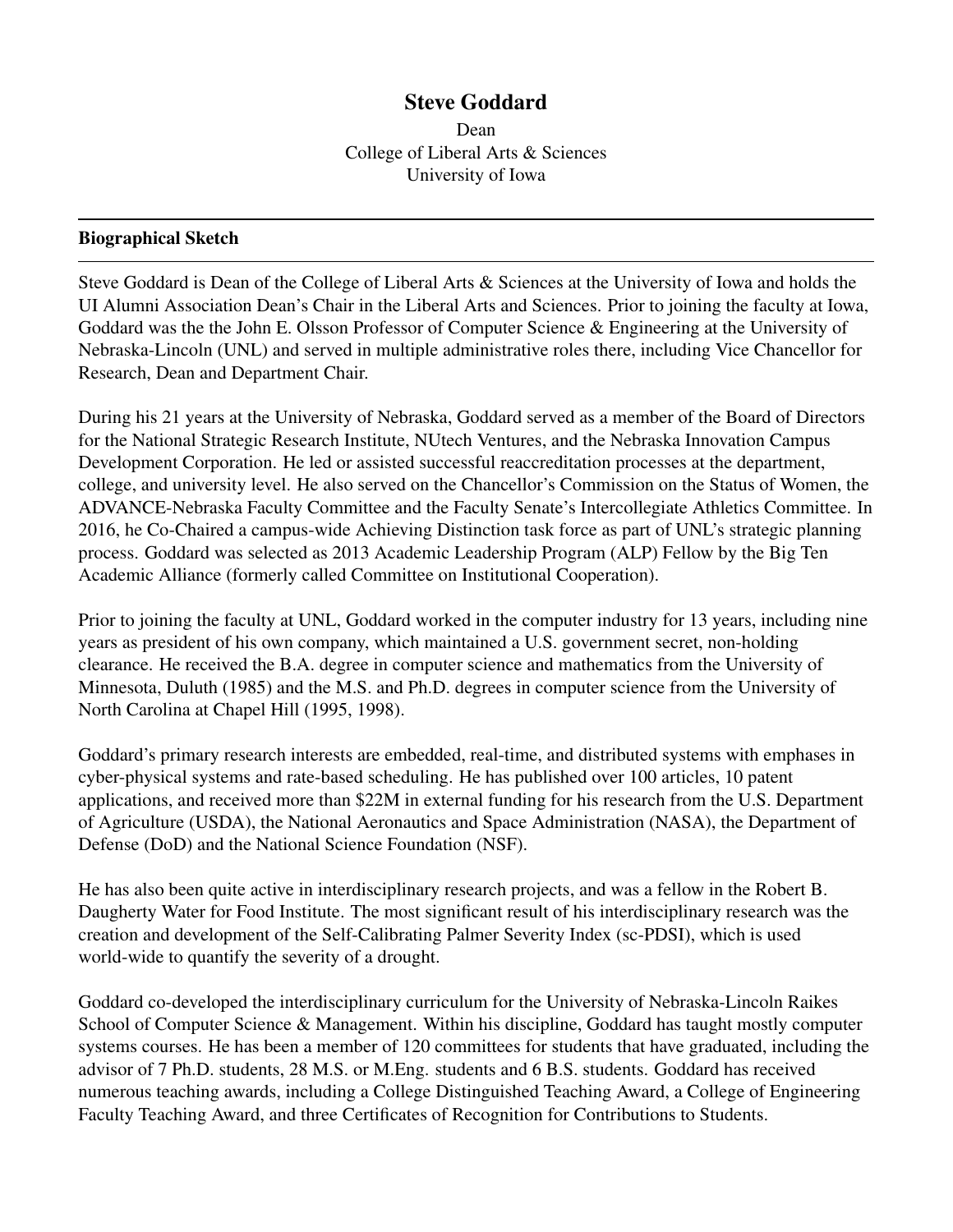# Steve Goddard

240 Schaeffer Hall Tel: (319) 335-2625 University of Iowa E-mail: steve-goddard@uiowa.edu Iowa City, Iowa 52242-1409 WWW: http://clas.uiowa.edu/

#### Education

| 1998 |  |  | Ph.D., Computer Science, University of North Carolina, Chapel Hill, NC |
|------|--|--|------------------------------------------------------------------------|
|------|--|--|------------------------------------------------------------------------|

- 1995 M.S., Computer Science, University of North Carolina, Chapel Hill, NC
- 1985 B.A., Computer Science and Mathematics, University of Minnesota, Duluth, MN

#### Professional Experience

- 2019 Dean, College of Liberal Arts & Sciences, University of Iowa
- 2019 Professor, Computer Science, University of Iowa
- 2019 Emeritus Professor, Computer Science and Engineering, University of Nebraska–Lincoln
- 2018 2019 Senior Associate to the Executive Vice Chancellor and Chief Academic Officer, University of Nebraska–Lincoln
- 2018 2019 Department Chair, Computer Science and Engineering, University of Nebraska–Lincoln
- 2016 2018 Vice Chancellor for Research & Economic Development (Interim), University of Nebraska–Lincoln
- 2014 2016 Associate Vice Chancellor for Research, Office of Research, University of Nebraska–Lincoln
- 2013 2014 Dean (Interim), College of Arts & Science, University of Nebraska–Lincoln
- 2008 2013 Department Chair, Computer Science and Engineering, University of Nebraska–Lincoln
- 2008 2019 Professor, Computer Science and Engineering, University of Nebraska–Lincoln
- 2004 2008 Associate Professor, Computer Science and Engineering, University of Nebraska–Lincoln
- 1998 2004 Assistant Professor, Computer Science and Engineering, University of Nebraska–Lincoln
- 1999 Computer Systems and Patent Litigation Consultant, S.M. Goddard (sole proprietorship) Specialize in embedded and networked systems.
- 1989 1998 President and Real-Time Distributed Systems Consultant, S.M. Goddard & Co., Inc.
- 1985 1989 Scientific Programmer, Unisys Corporation

# Chairs and Professorships

- 2019 *UI Alumni Association Dean's Chair in the Liberal Arts and Sciences*
- 2011 2019 *John E. Olsson Professorship*
- 2008 2010 *College of Engineering Professorship*
- 2006 2008 *College of Engineering Distinguished Scholar*
- 2000 2005 *J.D. Edwards Professorship*

# Awards and Fellowships

- 2014 *Robert B. Daugherty Water for Food Institute Fellow*
- 2013 2014 *Committee on Institutional Cooperation (CIC) Academic Leadership Program (ALP) Fellow*
- 2007 *Certificate of Recognition for Contributions to Students*, awarded by the UNL Parents Association (PA) and Teaching Council (TC)
- 2005 *Certificate of Recognition for Contributions to Students*, awarded by the UNL PA and TC
- 2004 *College Faculty Research and Creative Activity Award*
- 2004 *Computer Science & Engineering Student Choice Outstanding Teaching Award*, Graduate Courses
- 2003 *Faculty Recognition Award*, from Beta Theta Pi as an "outstanding educator at UNL"
- 2003 2004 *College of Engineering and Technology Faculty Fellow Award*